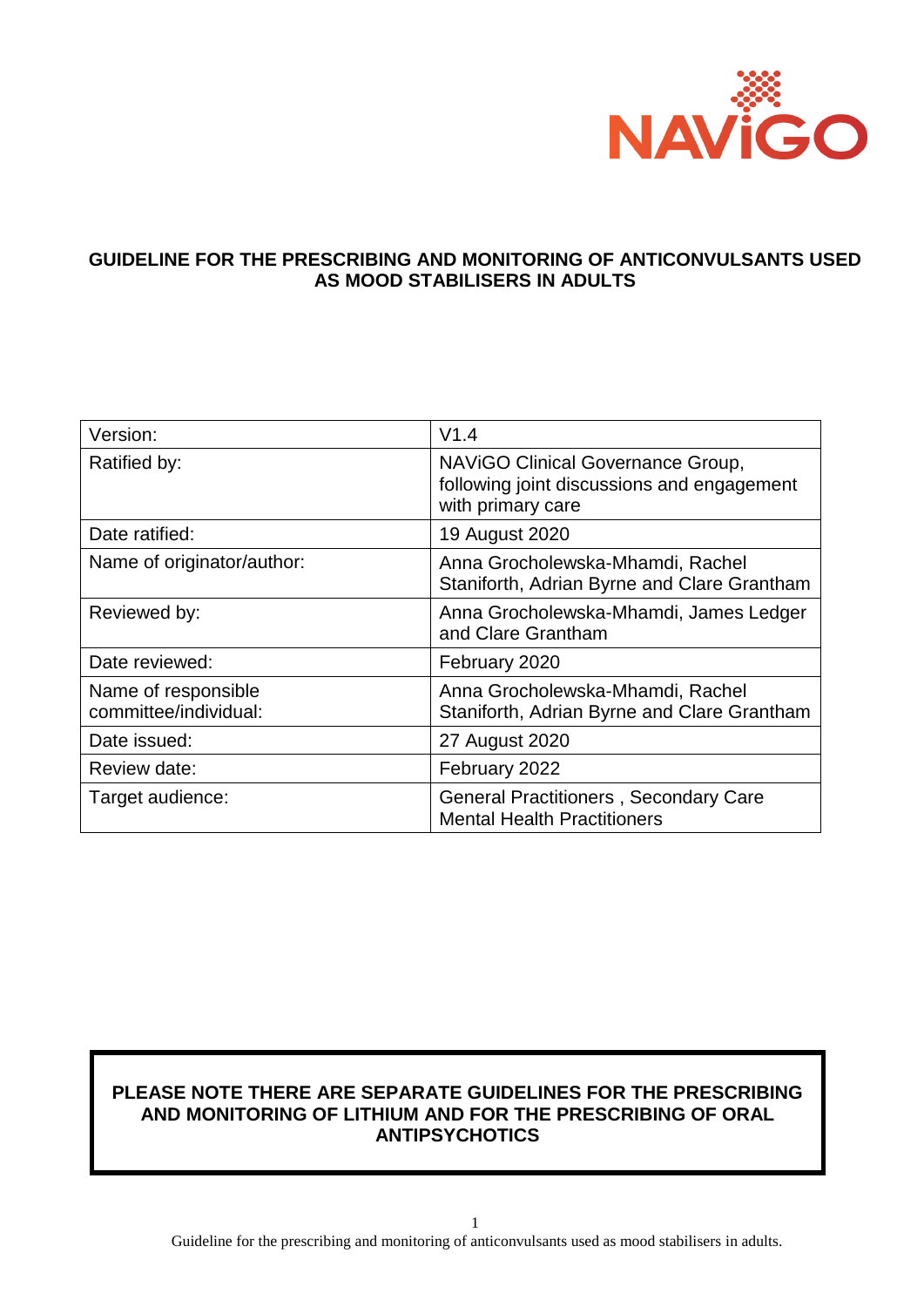#### **1. GENERAL STATEMENTS**

- Anticonvulsants used as mood stabilisers should be initiated in secondary care mental health services
- Service users prescribed mood stabilisers should receive supplies from secondary care mental health services until the letter confirming transfer of prescribing is signed by the GP and returned to the Consultant. This includes service users discharged from inpatient settings who have been newly initiated on mood stabilisers
- A service user's clinical condition must be stabilised before requesting transfer of prescribing, see responsibilities on page 6. Once the service user is stabilised on a mood stabiliser they should be considered for shared care between mental health services and the GP.
- Whoever initiates tests for monitoring mood stabilising therapy is responsible for acting on levels outside normal/target ranges
- Prescribers must have a system for checking, identifying and dealing with medicines that might adversely interact with mood stabilisers. The side effect profile must be checked prior to initiating any new medication. There must be effective communication between all healthcare practitioners involved with service users on mood stabilisers to ensure that the impact of interacting medicines is considered when making clinical decisions
- Service users with severe and enduring mental health illness and prescribed mood stabilisers are not generally discharged from secondary care mental health services. Discharge may be considered in response to a service user who expressly indicates that they do not want to remain within secondary care mental health services or who are deemed to be clinically stable and are adherent to treatment and compliant with monitoring requirements. Where a service user has severe and enduring mental health illness, discharge arrangements should involve a proper discussion with the GP and the rationale for discharge must be clearly documented. Service users who have been discharged from secondary care mental health services should only be referred back to secondary care if their mood stabilising therapy becomes unstable (see requests for review on page 7)
- Secondary care mental health services have a responsibility to provide advice to primary care on the management of service users treated with mood stabilisers
- If prescribing outside of the product's licence, the prescriber should follow relevant professional guidance, taking full responsibility for the decision. Informed consent should be obtained and documented. See the General Medical Council's "Good practice in prescribing and managing medicines and devices" for further information.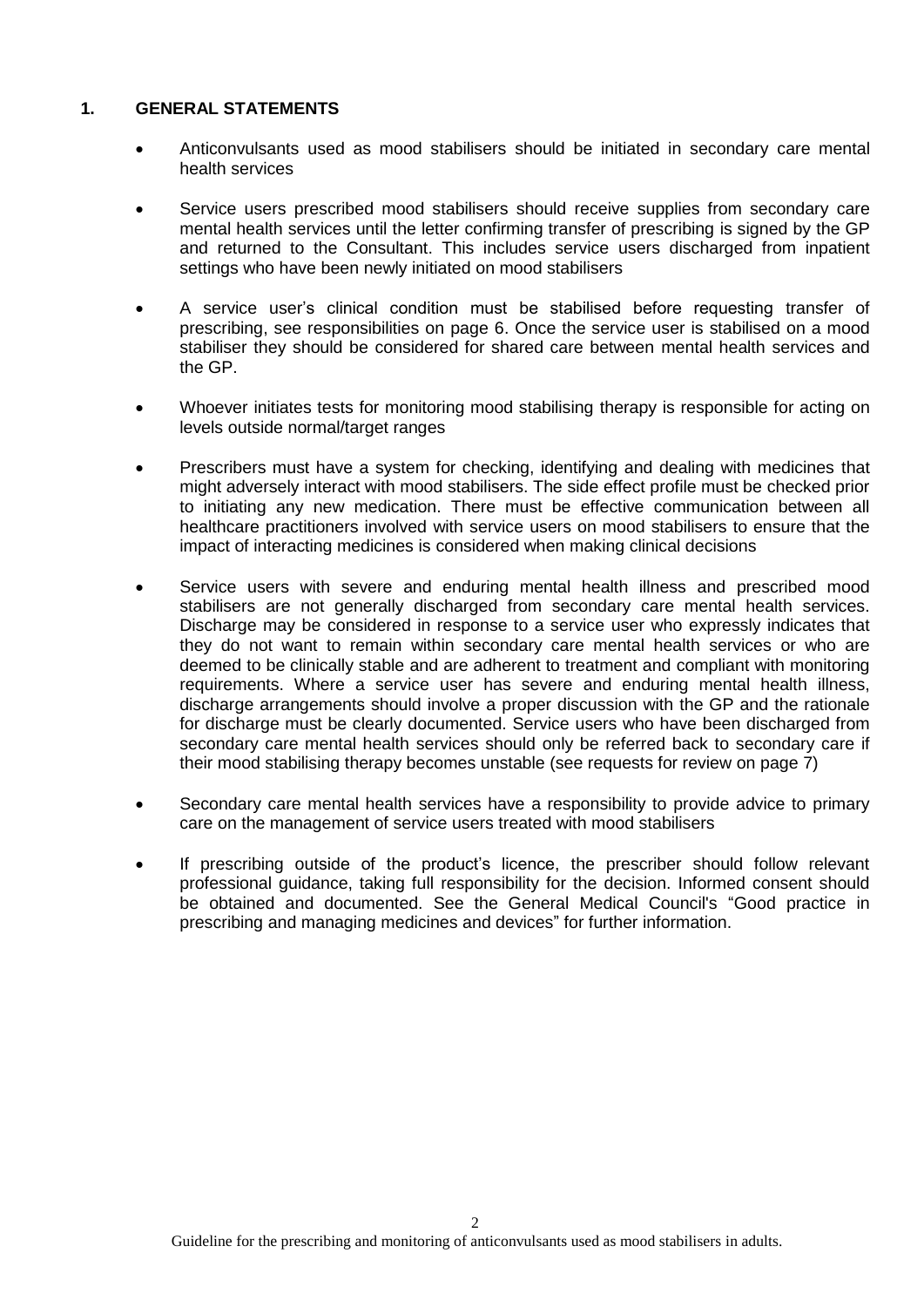### **2. BACKGROUND**

2.1 **Lamotrigine** is recommended by NICE in service users with bipolar depression who prefer it or in those who have failed to respond to treatment with fluoxetine combined with olanzapine or treatment with quetiapine. It is also recommended in addition to lithium therapy, if the response is not adequate despite maintaining the recommended lithium levels. Lamotrigine is not recommended to treat mania.

Lamotrigine is licensed for:

 Prevention of depressive episodes in patients with bipolar disorder who experience predominantly depressive episodes.

Lamotrigine is **not** indicated for the acute treatment of manic or depressive episodes.

2.2 **Valproate** is recommended by NICE for the treatment of mania and hypomania. It is also recommended for the longer term treatment if lithium is ineffective or poorly tolerated or not suitable.

**Note:** Valproate Refers to 3 formulations of valproate available in the UK: sodium valproate, valproic acid and semi-sodium valproate. Sodium valproate and valproic acid have UK marketing authorisation for the treatment of epilepsy. Semi-sodium valproate has a UK marketing authorisation for the treatment of acute mania and for continuation treatment in people who have had mania that has responded to treatment with semi-sodium valproate. Both semi-sodium and sodium valproate are metabolised to valproic acid (also known as valproate), which is the pharmacologically active component.

Semi-sodium valproate is licensed for:

- Treatment of manic episode in bipolar disorder when lithium is contraindicated or not tolerated
- The continuation of treatment after manic episode could be considered in patients who have responded to semi-sodium valproate for acute mania

#### **Valproate should not be prescribed to girls and women of childbearing potential (see 3.2).**

2.3 **Carbamazepine** is licensed for the prophylaxis of manic-depressive psychosis in patients unresponsive to lithium therapy, however it is not listed amongst medications recommended by NICE for the treatment of bipolar disorder.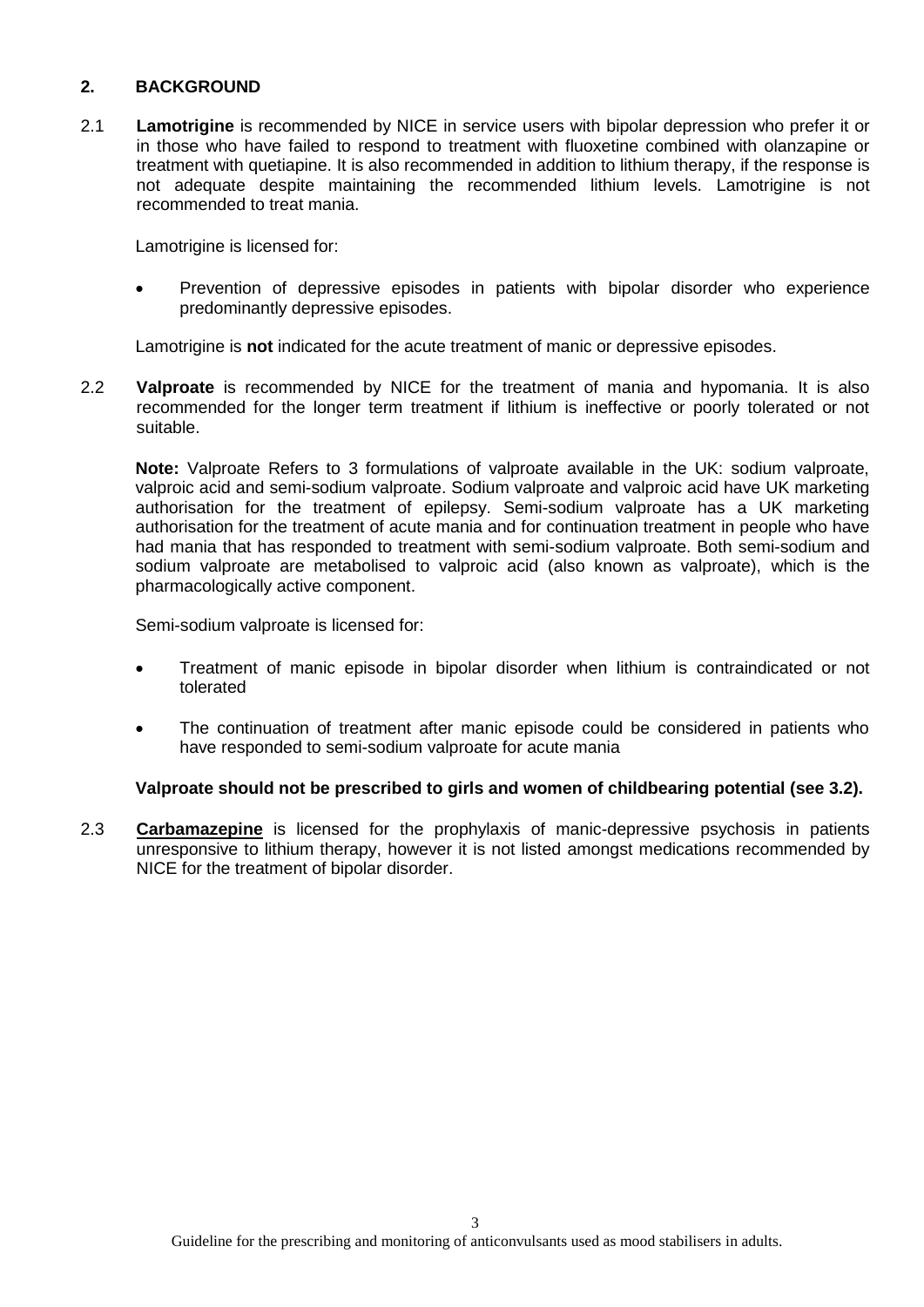## **3. INITIATING THE TREATMENT, SPECIAL CAUTIONS AND ADVICE FOR SERVICE USERS**

Concurrent medication must be checked for interactions. For advice on dose and monitoring – please refer to [Appendix 2.](#page-10-0)

#### **3.1 Lamotrigine**

Please note lamotrigine can cause serious skin reactions including Stevens-Johnson syndrome and toxic epidermal necrolysis; most rashes occur in the first 8 weeks. Rash is sometimes associated with hypersensitivity syndrome and is more common in patients with history of allergy or rash from other antiepileptic drugs. Consider withdrawal if rash or signs of hypersensitivity syndrome develop. Factors associated with increased risk of serious skin reactions include concomitant use of valproate, initial lamotrigine dosing higher than recommended and more rapid dose escalation than recommended.

#### **Service users must be advised to contact their doctor immediately if they develop a rash while the dose is being increased.**

Medication leaflet: <http://www.choiceandmedication.org/generate.php?sid=117&fname=pilllamotrigine.pdf>

#### **3.2 Valproate**

Valproate is associated with the highest risk of major and minor congenital malformations (in particular neural tube defects), and long-term neurodevelopmental effects. Valporate is now contraindicated in girls and women of childbearing potential unless the conditions of the valproate pregnancy prevention programme, called PREVENT are met. A toolkit has been developed by MHRA to provide information for service users and prescribers on risks of taking valproate and pregnancy. Please refer to [https://www.gov.uk/government/publications/toolkit-on](https://www.gov.uk/government/publications/toolkit-on-the-risks-of-valproate-medicines-in-female-patients)[the-risks-of-valproate-medicines-in-female-patients](https://www.gov.uk/government/publications/toolkit-on-the-risks-of-valproate-medicines-in-female-patients) for the most current information. **This information must be provided to all female service users taking valproate and the checklist should be completed by the prescriber on initiation of therapy.** 

Healthcare professionals who seek to prescribe valproate to their female patients must make sure they are enrolled in the pregnancy prevention programme (PPP). This includes the completion of a signed risk acknowledgement form when their treatment is reviewed by a specialist, at least annually. Prescribers must therefore make arrangements to ensure that patients are reviewed by a specialist at least annually.

Liver dysfunction (including fatal hepatic failure) has occurred in association with valproate (especially in children under 3 years and in those with metabolic or degenerative disorders, organic brain disease or severe seizure disorders associated with mental retardation) usually in the first 6 months and usually involving multiple antiepileptic therapy. Raised liver enzymes during valproate treatment are usually transient but service users should be reassessed clinically and liver function (including prothrombin time) monitored until return to normal. Discontinue if abnormally prolonged prothrombin time (particularly in association with other relevant abnormalities).

Pancreatitis, which may be severe and result in fatalities, has been very rarely reported. Patients experiencing nausea, vomiting or acute abdominal pain should have a prompt medical evaluation (including measurement of serum amylase). Hepatic failure with pancreatitis increases the risk of fatal outcome. In case of pancreatitis, valproate should be discontinued.

Blood dyscrasias have been associated with valproate. Blood tests (blood cell count, including platelet count, bleeding time and coagulation tests) are recommended prior to initiation of therapy or before surgery, and in the case of spontaneous bruising or bleeding.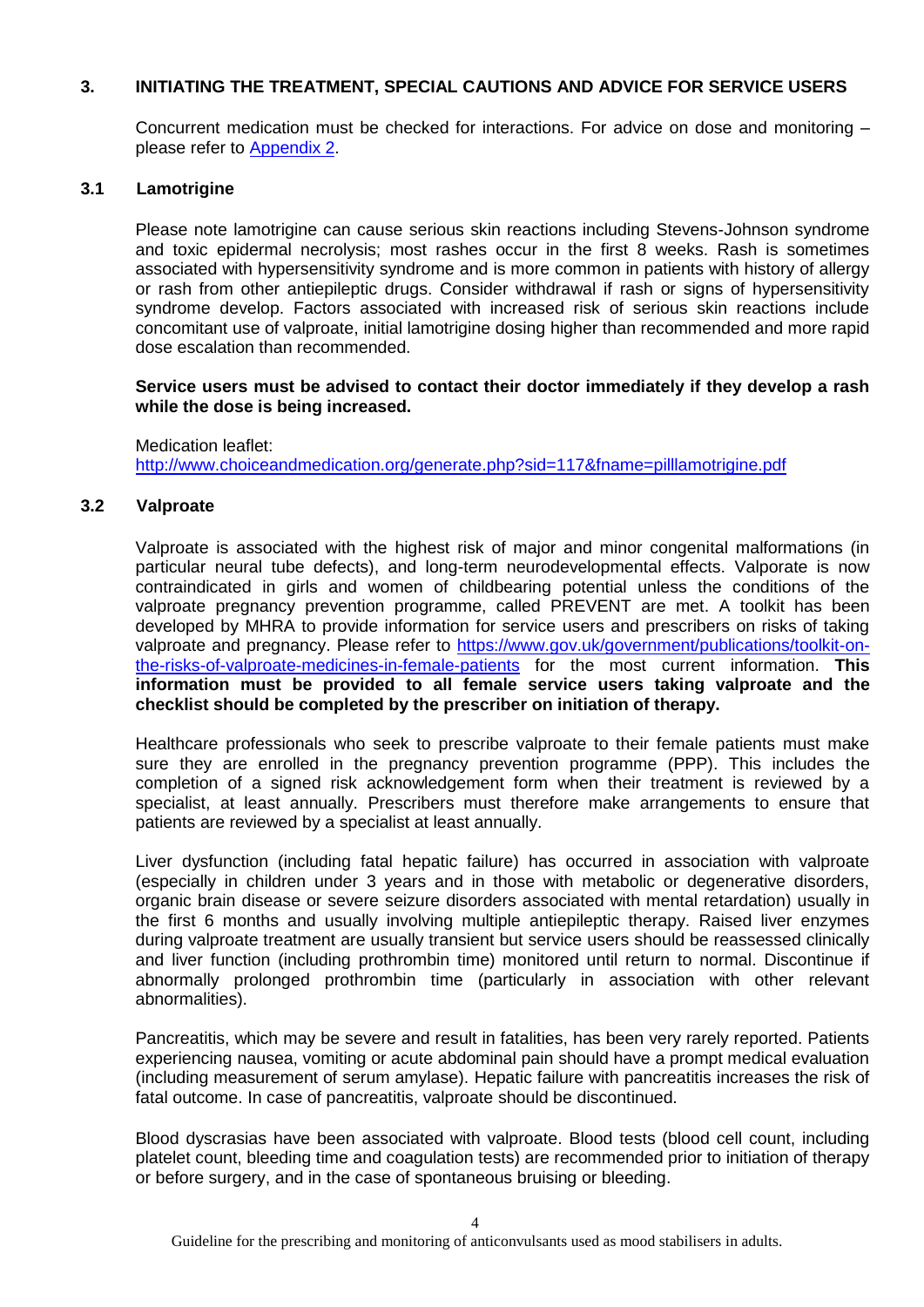Advise people taking valproate, and their carers, how to recognise the signs and symptoms of blood and liver disorders and to seek immediate medical help if any of these develop. Stop valproate immediately if abnormal liver function or blood dyscrasia is detected.

#### Medication leaflet:

<http://www.choiceandmedication.org/generate.php?sid=117&fname=pillvalproate.pdf>

**V** Please note all valproate containing medicines are subject to additional monitoring by MHRA

#### **3.3 Carbamazepine**

Agranulocytosis and aplastic anaemia have been associated with carbamazepine; however, due to the very low incidence of these conditions, meaningful risk estimates for carbamazepine are difficult to obtain. This risk should always be carefully considered on initiation of treatment (service user education) and when initiating any new medications.

Serious dermatological reactions, including toxic epidermal necrolysis and Stevens Johnson syndrome have been reported very rarely with carbamazepine. Service users with serious dermatological reactions may require hospitalisation, as these conditions may be life-threatening and may be fatal. If signs and symptoms suggestive of severe skin reactions appear, carbamazepine should be withdrawn at once and alternative therapy should be considered.

Medication leaflet: <http://www.choiceandmedication.org/generate.php?sid=117&fname=pillcarbamazepine.pdf>

**Note:** Confirmation that the service user has received written information or verbal advice must be noted in the Patient Electronic Record / the service user's healthcare record.

#### **4. ROUTINE MONITORING**

Please refer to [Appendix 1](#page-8-0)

#### **5. SIDE EFFECTS**

Please refer to the Products Summaries of Characteristics and the current BNF for the detailed advice.

#### **6. INTERACTIONS**

Please refer to the Products Summaries of Characteristics and the current BNF for the detailed advice.

Carbamazepine is a potent inducer of hepatic cytochrome enzymes and is metabolised by CYP3A4. Plasma levels of most antidepressants, most antipsychotics, benzodiazepines, some cholinesterase inhibitors, methadone, thyroxine, theophylline, oestrogens and other steroids may be reduced by carbamazepine, resulting in treatment failure. Drugs that inhibit CYP3A4 will increase carbamazepine plasma levels and may precipitate toxicity. Examples include cimetidine, diltiazem, verapamil, erythromycin and some SSRIs. Also the risk of agranulocytosis caused by carbamazepine is greatly increased if co-prescribed with clozapine, therefore these medications must not be prescribed together. Please note there are numerous medications that can cause agranulocytosis.

When prescribing valproate, be aware of its interactions with other anticonvulsants (particularly carbamazepine and lamotrigine).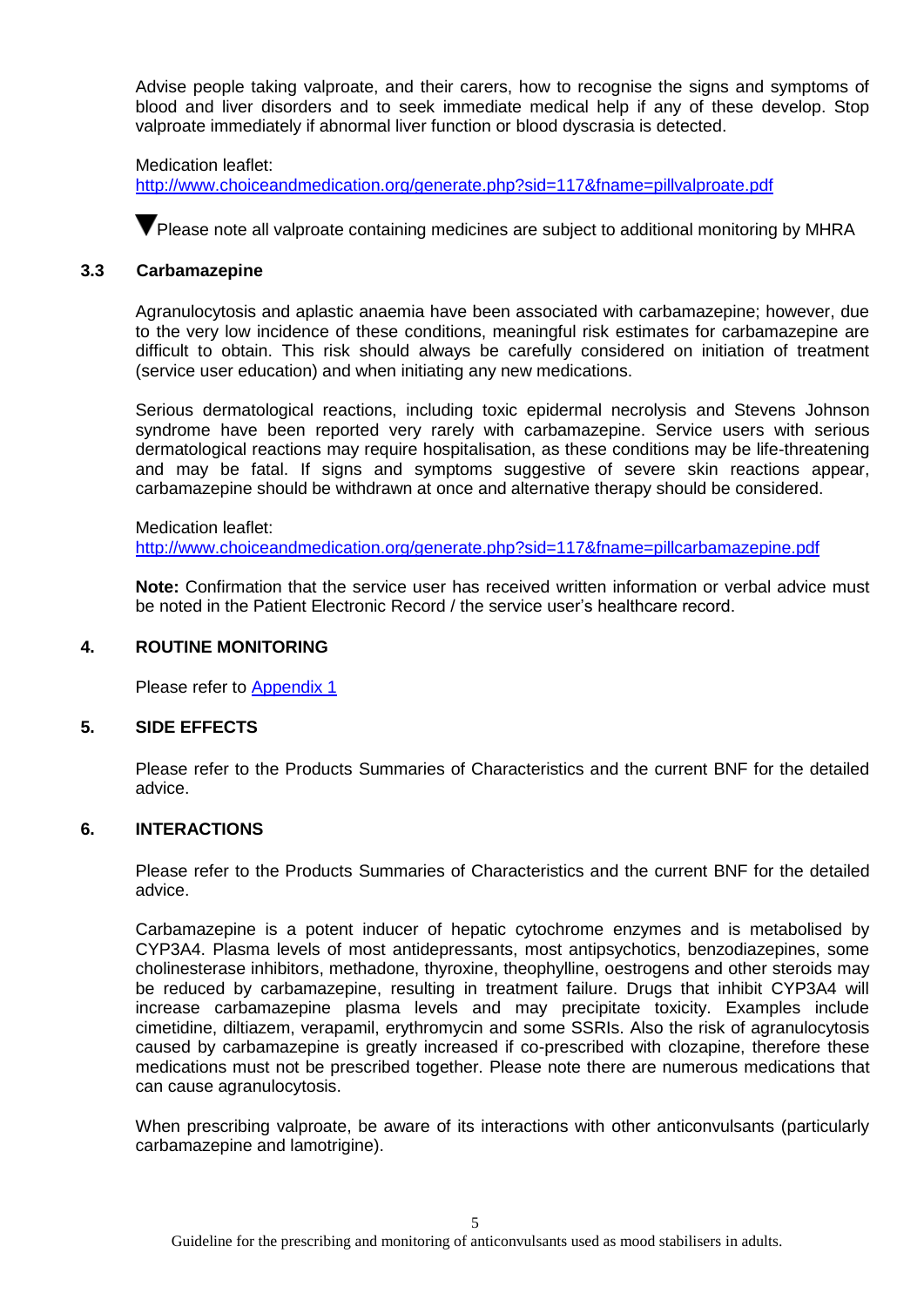## **7. RESPONSIBILITIES**

## **7.1 Secondary Care Mental Health Services**

- Initial comprehensive assessment and liaison with health professionals
- Pre-treatment screening as per guidelines
- Service user information as per guidelines
- Initiation and supply of medication during dose titration until the service user is stabilised on a mood stabiliser and has had a 3 month monitoring check and until transfer of prescribing is formally accepted by the service user's GP and primary care team
- Inform GP that a mood stabiliser has been initiated
- Request the GP to prescribe via a formal request to the GP and primary care team on an individual service user basis via a letter (see [Appendix 2\)](#page-10-0)
- NAViGO should continue to prescribe medication for the service user until written confirmation has been received from the GP (as per the letter in [appendix 2\)](#page-10-0)
- The initial letter from the secondary care team should include drug name, dose form, strength, dose instructions, prescribed indication, optimum target range of plasma level where applicable, and a review schedule for the service user
- If service users are open to the service, an annual CPA review will be undertaken to which the GP will be invited. Information relating to the review to be forwarded to the GP and primary care team within 2 weeks of the appointment.
- Notify the GP and primary care team if the service user does not present for review in the specialist clinic, in line with NAViGO DNA policy
- Provide a point of contact during working hours for any queries related to prescribing or monitoring
- Agree to take back prescribing and monitoring responsibility if the therapy unstable

## **7.2 General Practitioner and Primary Care Team**

- Acknowledge and accept secondary care team request for transfer of prescribing within 4 weeks of receipt of request
- Undertake monitoring and review as per quidelines
- Responsibilities for and provision of regular prescriptions for medication at the dosage recommended by the secondary care team but not exceeding BNF dosage limit
- To be aware of potential side effects and to inform the secondary care team of suspected side effects
- To be aware of potential drug interactions with mood stabilisers and prescribe accordingly
- Stop issuing prescriptions if notified by the secondary care team
- Seek urgent advice from the secondary care team if the service user develops any severe side effects - see [appendix 3](#page-13-0)
- Seek advice from the secondary team if the female service user becomes pregnant or is planning to start a family  $-$  see appendix  $3$
- Document in the service user's record whether transfer of prescribing has been accepted / declined

## **8. REQUESTS FOR REVIEW BY SECONDARY CARE MENTAL HEALTH SERVICES**

Referral of all service users to Mental Health Services will be via the single point of access. GPs are requested to clearly state reason for review (see below) and urgency – see form in [Appendix](#page-13-0)  [3.](#page-13-0)

- Service user functioning declines significantly
- Non-compliance or suspected non-compliance with treatment or monitoring
- Pregnancy or planning pregnancy
- Breast feeding

Guideline for the prescribing and monitoring of anticonvulsants used as mood stabilisers in adults.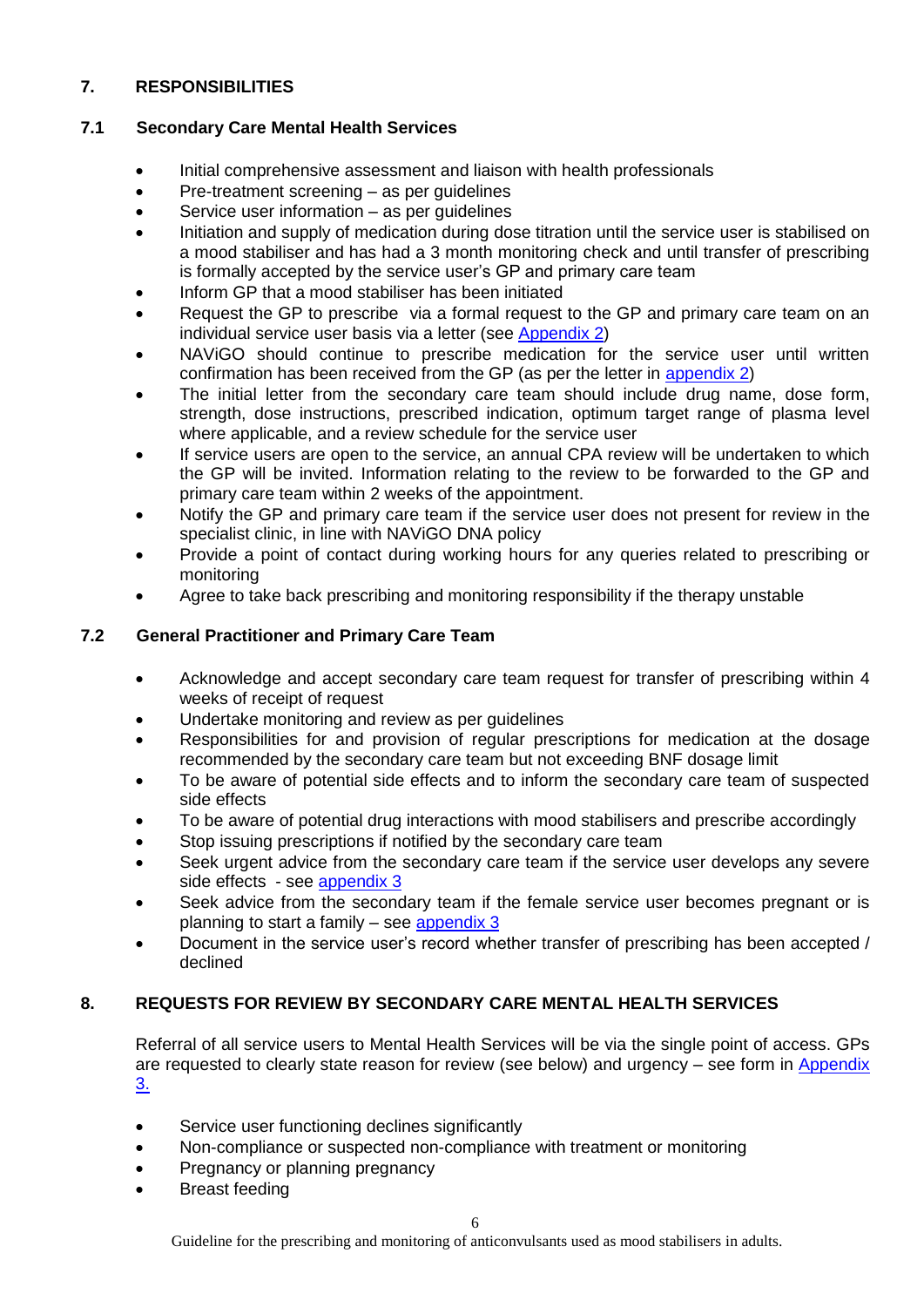- Initiation of interacting medication
- Lack of or concern over efficacy
- Intermittent or poor adherence with treatment
- Tolerability or side effect problems
- Service user request to discontinue treatment or review treatment
- Comorbid alcohol or drug misuse suspected

## **9. CONTACT FOR SUPPORT AND ADVICE**

| <b>Consultant</b><br><b>Psychiatrist</b> | <b>Base</b>                                  | <b>Contact number</b>                                               |
|------------------------------------------|----------------------------------------------|---------------------------------------------------------------------|
| Dr Wojciech<br>Gierynski                 | Harrison House,<br>Grimsby                   | 01472 252366                                                        |
| Dr Ana Tamas                             | Harrison House,<br>Grimsby                   | 01472 252366                                                        |
| Dr Aamer Sajjad                          | Harrison House,                              | 01472 252366                                                        |
|                                          | Grimsby                                      |                                                                     |
| Dr Beata Tarczon-<br>Nowicka             | Rharian Fields,<br>Stanage Lodge,<br>Grimsby | 01472 808450                                                        |
| Dr Kris Kielan                           | Weelsby View Health<br>Centre, Grimsby       | 01472 255293                                                        |
| Dr Ragaei Zitoun                         | The Gardens DPoW                             | 0303330142                                                          |
| Dr Joji                                  |                                              |                                                                     |
| Dr Aresh Lokesh                          | <b>Community Older</b><br>People's           | 01472 625832                                                        |
| Single Point of<br>Access                |                                              | 01472 256256 Option 3 or email<br>NAV.MHSinglePointofAccess@nhs.net |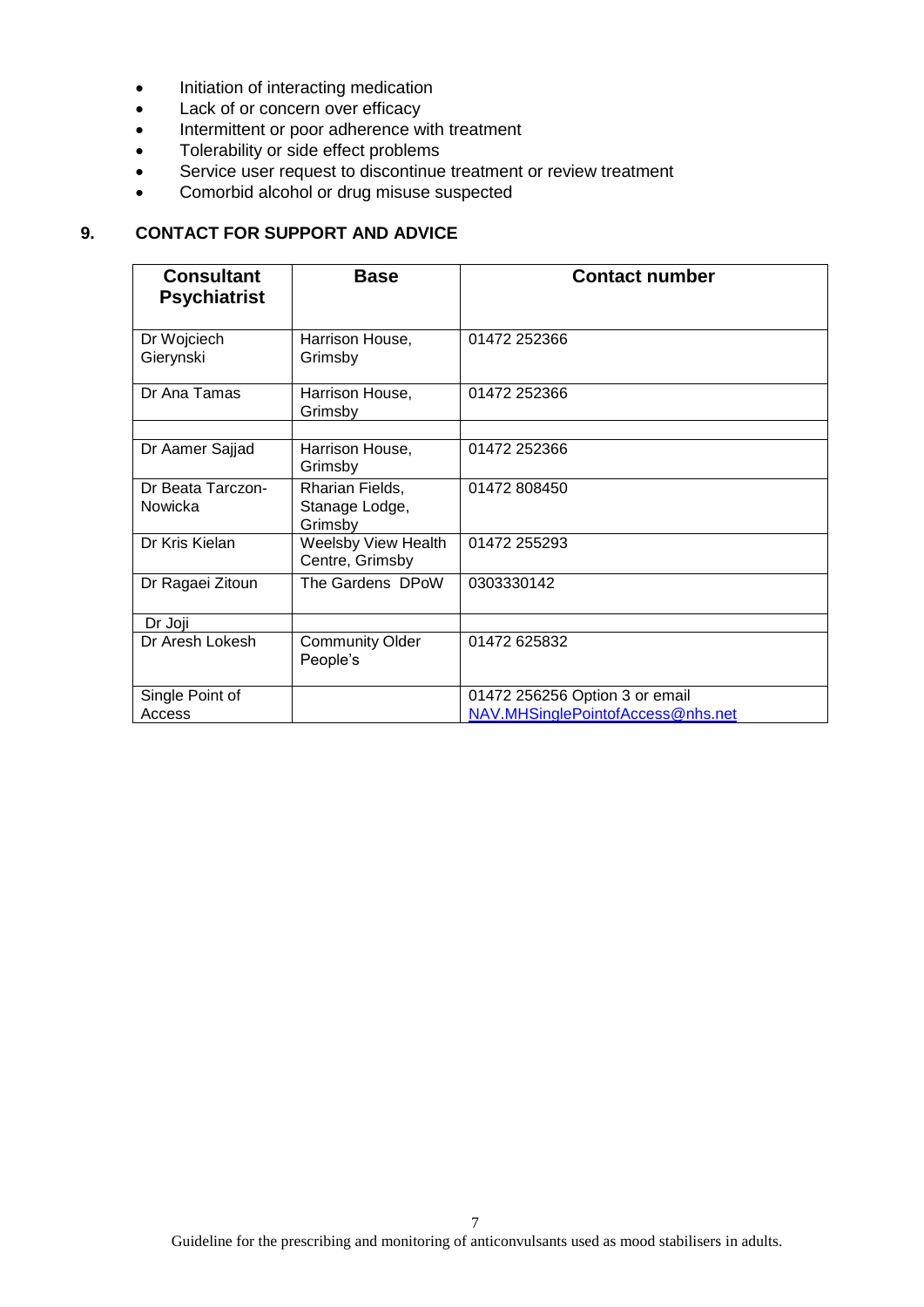## **10. SUPPORTING REFERENCES**

- 1. Good Practice in Prescribing and managing medicines and devices. http://www.gmcuk.org/guidance/ethical\_guidance/14316.asp
- 2. Bazire S Psychotropic Drug Directory 2012
- 3. The Maudsley Prescribing Guidelines. 13<sup>th</sup> edition 2018
- 4. BNF<https://www.medicinescomplete.com/mc/bnf/current/>
- 5. Summary of product information [http://www.medicines.org.uk/emc/](http://www.medicines.org.uk/emc/glossary.aspx?view=130) accessed January 2020
- 6. National Institute for Health and Clinical Excellence, Bipolar Disorder : assessment and management CG185 September 2014
- 7. MHRA Toolkit on the risks of valproate medicines in female patients [https://www.gov.uk/government/publications/toolkit-on-the-risks-of-valproate-medicines-in](https://www.gov.uk/government/publications/toolkit-on-the-risks-of-valproate-medicines-in-female-patients)[female-patients](https://www.gov.uk/government/publications/toolkit-on-the-risks-of-valproate-medicines-in-female-patients)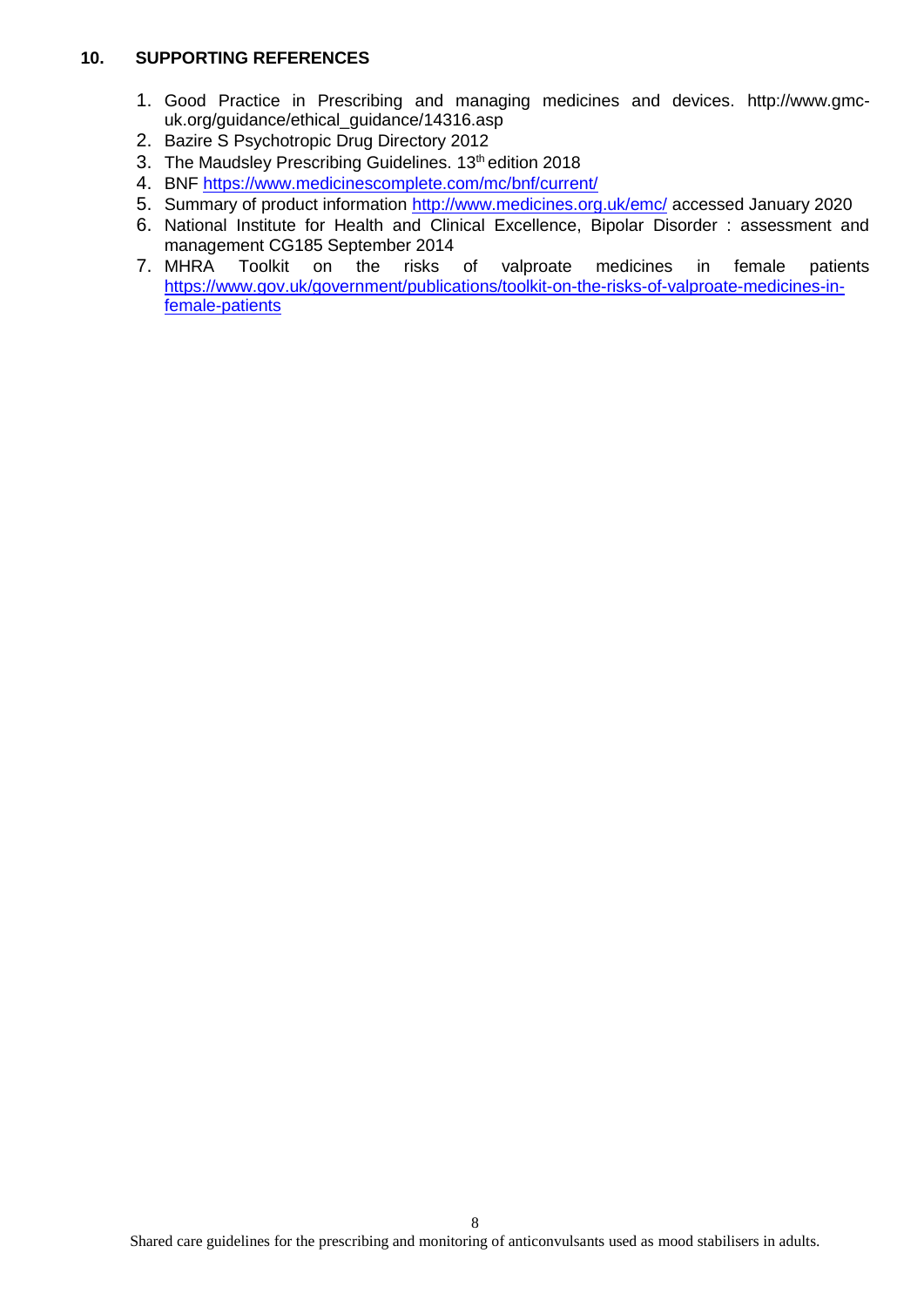## Appendix 1

<span id="page-8-0"></span>

| <b>Mood stabiliser</b> | <b>Indications for</b>                                                          | <b>Baseline</b>                                | <b>Starting Dose</b>                                                                                                                                                                                                                                                                        | <b>BNF Dose</b>                                                                                                                                                                                                                                          | <b>Additional</b>                                                                                                                                                                                                                                                                                          | Comments*                                                                                                                                                                                                                                                                                                                                                                               |
|------------------------|---------------------------------------------------------------------------------|------------------------------------------------|---------------------------------------------------------------------------------------------------------------------------------------------------------------------------------------------------------------------------------------------------------------------------------------------|----------------------------------------------------------------------------------------------------------------------------------------------------------------------------------------------------------------------------------------------------------|------------------------------------------------------------------------------------------------------------------------------------------------------------------------------------------------------------------------------------------------------------------------------------------------------------|-----------------------------------------------------------------------------------------------------------------------------------------------------------------------------------------------------------------------------------------------------------------------------------------------------------------------------------------------------------------------------------------|
|                        | use                                                                             | monitoring                                     |                                                                                                                                                                                                                                                                                             | Range                                                                                                                                                                                                                                                    | <b>Monitoring</b>                                                                                                                                                                                                                                                                                          |                                                                                                                                                                                                                                                                                                                                                                                         |
| Lamotrigine            | <b>Bipolar depression</b>                                                       | <b>FBC</b><br><b>LFT</b><br>U&E<br>(ref. NICE) | 25mg daily. NB<br>use alternative day<br>dosing if service<br>user in receipt of<br>valproate; avoid<br>rapid dose<br>escalation                                                                                                                                                            | $50 - 200$ mg (ref.<br>Maudsley 13th<br>Edition) please<br>refer to the<br><b>BNF/SPC for</b><br>further information                                                                                                                                     | No additional<br>monitoring                                                                                                                                                                                                                                                                                | Third line therapy<br>if no response to<br>olanzapine +<br>fluoxetine or<br>quetiapine;<br>Combination with<br>lithium if no<br>adequate<br>response                                                                                                                                                                                                                                    |
| Valproate              | Acute mania,<br>continuation of<br>treatment for those<br>who responded<br>well | <b>FBC</b><br><b>LFT</b><br>BMI / weight       | Initially 750mg<br>daily in 2-3 divided<br>doses;<br>Titrate dose<br>upwards against<br>response and<br>side-effects.<br>Controlled release<br>sodium valproate<br>(Epilim Chrono)<br>can be given once<br>daily. All other<br>formulations must<br>be administered at<br>least twice daily | 1-2g Semi-sodium<br>valproate<br>Sodium valproate<br>is believed to<br>produce plasma<br>levels around 30%<br>lower than<br>corresponding<br>doses of semi-<br>sodium valproate<br>Doses greater<br>than 45 mg/kg<br>daily require<br>careful monitoring | NICE recommend<br>that a FBC and<br>LFTs should be<br>repeated after 6<br>months, and that<br><b>BMI</b> should be<br>monitored.<br><b>Valproate SPCs</b><br>recommend<br>more frequent<br>LFTs during the<br>first 6 months, with<br>albumin and<br>clotting measured<br>if enzyme levels<br>are abnormal | NICE recommends<br>valproate as a<br>first-line option for<br>the long term<br>treatment where<br>lithium is not<br>appropriate or<br>ineffective, and<br>also in<br>combination with<br>lithium if treatment<br>ineffective<br>NOT to be used in<br>women of<br>child-bearing<br>potential<br>May reduce<br>aggression in a<br>range of<br>psychiatric<br>disorders (data<br>weak, ref |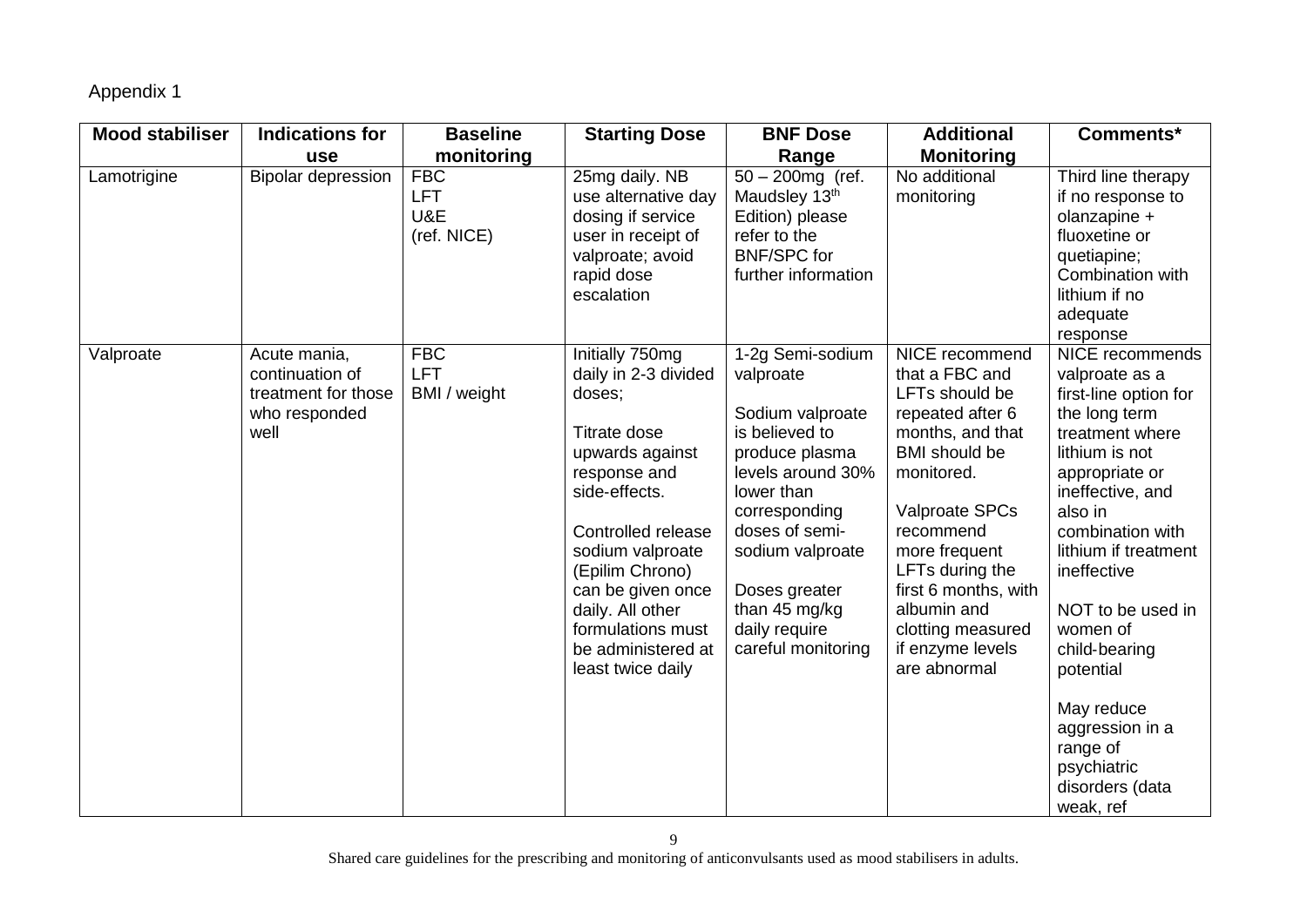|               |                                                                                                                      |                                        |                                                                                                                                                                                                                                                                                                          |                                                     |                                                                                                                                                                                            | Maudsley 13th<br>Edition)                                                                                                                                                                                                                                                                                                                                                |
|---------------|----------------------------------------------------------------------------------------------------------------------|----------------------------------------|----------------------------------------------------------------------------------------------------------------------------------------------------------------------------------------------------------------------------------------------------------------------------------------------------------|-----------------------------------------------------|--------------------------------------------------------------------------------------------------------------------------------------------------------------------------------------------|--------------------------------------------------------------------------------------------------------------------------------------------------------------------------------------------------------------------------------------------------------------------------------------------------------------------------------------------------------------------------|
| Carbamazepine | Licensed for<br>prophylaxis of<br>manic-depressive<br>psychosis in<br>patients<br>unresponsive to<br>lithium therapy | <b>FBC</b><br>LFT<br>U&E<br><b>BMI</b> | Typically 100-<br>200mg BD<br><b>Gradual increases</b><br>over 1-2 weeks to<br>therapeutic levels<br>(generally)<br>considered 4-<br>12mg/L, and<br>lower: 4-8mg/L if<br>on other<br>antiepileptics).<br>Plasma levels<br>should be checked<br>2–4 weeks after an<br>increase in dose<br>(trough sample) | Typically 400-<br>600mg daily (max<br>1600mg daily) | NICE recommend<br>that U&Es, FBC<br>and LFTs should<br>be repeated after 6<br>months, and that<br>weight (or BMI)<br>should also be<br>monitored.<br>Carbamazepine<br>$levels - 6 monthly$ | Not listed in NICE<br>CG 185<br>*Maudsley - Also<br>used for Mania<br>(not first line),<br>bipolar depression<br>(evidence weak),<br>unipolar<br>depression<br>(evidence weak),<br>and prophylaxis of<br>bipolar disorder<br>(third line after<br>antipsychotics and<br>valproate) (ref.<br>Maudsley 13th<br>Edition)<br>Risk of<br>teratogenicity,<br>interacts with CC |

\* NB NICE indicates the choice of therapy should include the service user's preference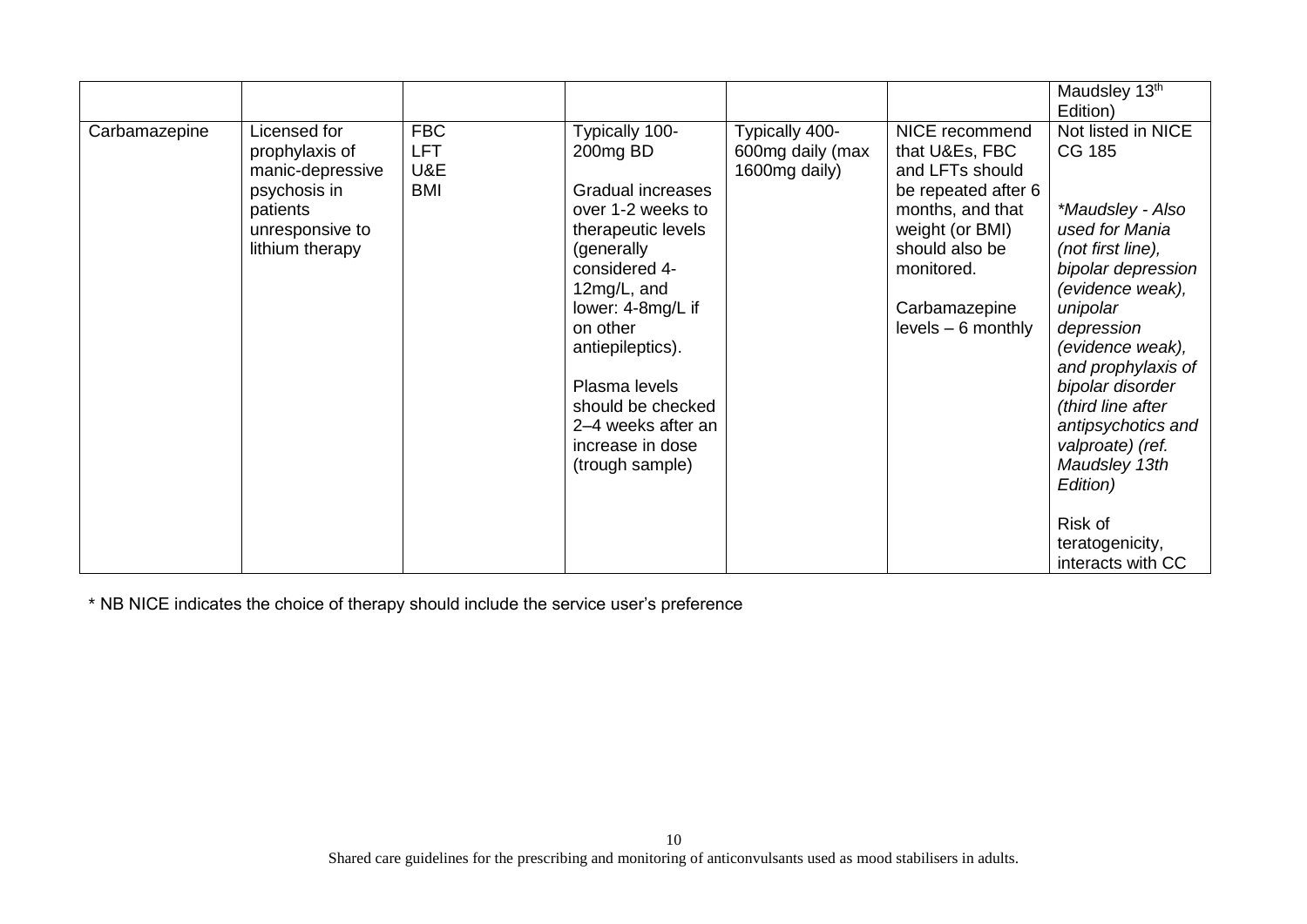## <span id="page-10-0"></span>**Page 1 of 3: REQUEST BY THE SPECIALIST CLINICIAN FOR THE SERVICE USER'S GP TO ENTER INTO THE TRANSFER OF PRESCRIBING AGREEMENT**

INSERT CLINIC ADDRESS

REF: Silverlink ID NHS NO: Tel No:

Fax no:

Date of Clinic: Date Typed:

The contents of this letter are confidential and may not be disclosed without the consent of the writer

GP ADDRESS

Dear Dr

## RE **JOE BLOGG, DOB ADDRESS**

Your service user has been attending **INSERT NAME OF CLINIC** and has been prescribed *medication / dose / frequency.* He/she has been stabilised on treatment. It is felt that he/she will benefit from continuing this medication under the terms of the attached guideline. The treatment and risks of harm to unborn child\* (\*delete if not applicable) have been explained to the service user and the Valproate Patient Guide\* issued.

Please use page 3 of this pro forma to indicate if you would like to participate in the transfer of prescribing. Additionally, can you inform me of any changes made to other medication prescribed by yourselves? (Especially when changes involve medicines that interact with *medication)*.

I have enclosed the service user's most recent monitoring results and the service user's next tests are due in……….

Yours sincerely

Name

Consultant Psychiatrist

CC – Service user

11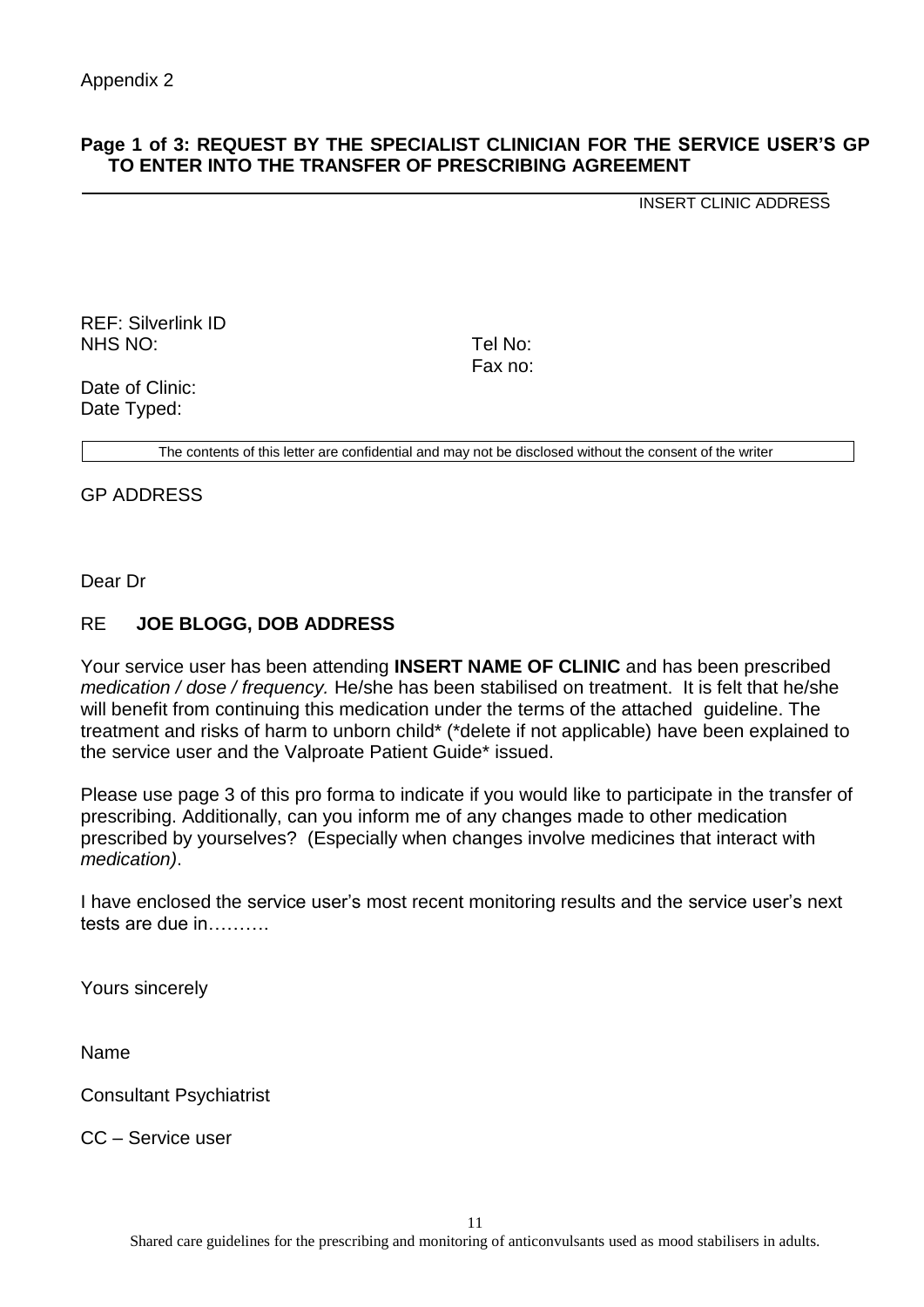## **Page 2 of 3: TRANSFER OF PRESCRIBING & MONITORING FOR MOOD STABILISERS**

# **PRIVATE & CONFIDENTIAL**

| Service user details                                                                                                                                                         |                                                                                                                                                                                                                                                                                               |                            |                                                                                             |
|------------------------------------------------------------------------------------------------------------------------------------------------------------------------------|-----------------------------------------------------------------------------------------------------------------------------------------------------------------------------------------------------------------------------------------------------------------------------------------------|----------------------------|---------------------------------------------------------------------------------------------|
|                                                                                                                                                                              |                                                                                                                                                                                                                                                                                               |                            | GP Name                                                                                     |
| NHS No.                                                                                                                                                                      | Practice Practice                                                                                                                                                                                                                                                                             |                            |                                                                                             |
| Indication of treatment:                                                                                                                                                     |                                                                                                                                                                                                                                                                                               | Secondary care prescriber: |                                                                                             |
|                                                                                                                                                                              |                                                                                                                                                                                                                                                                                               |                            |                                                                                             |
| Care co-ordinator:                                                                                                                                                           |                                                                                                                                                                                                                                                                                               | Contact No:                |                                                                                             |
| Service user is stabilised on:                                                                                                                                               |                                                                                                                                                                                                                                                                                               | Dose and frequency:        |                                                                                             |
| HERE if you require advice or:                                                                                                                                               |                                                                                                                                                                                                                                                                                               |                            | Please contact the Care co-ordinator, or the out of hours crisis team on INSERT TEL. NUMBER |
| Pregnancy or planning pregnancy<br><b>Breast feeding</b><br>Initiation of interacting medication<br>Lack of or concern over efficacy<br>Tolerability or side effect problems | Non-compliance or suspected non-compliance with treatment or monitoring<br>Intermittent or poor adherence with treatment<br>Service user functioning declines significantly<br>Service user request to discontinue treatment or review treatment<br>Comorbid alcohol or drug misuse suspected |                            |                                                                                             |
| <b>Monitoring results</b>                                                                                                                                                    | <b>Date</b>                                                                                                                                                                                                                                                                                   | <b>Result</b>              | Date next due                                                                               |
| <b>FBC</b>                                                                                                                                                                   |                                                                                                                                                                                                                                                                                               |                            |                                                                                             |
| Weight and BMI<br><b>U&amp;E</b>                                                                                                                                             |                                                                                                                                                                                                                                                                                               |                            |                                                                                             |
| <b>LFT</b>                                                                                                                                                                   |                                                                                                                                                                                                                                                                                               |                            |                                                                                             |
|                                                                                                                                                                              |                                                                                                                                                                                                                                                                                               |                            |                                                                                             |
|                                                                                                                                                                              |                                                                                                                                                                                                                                                                                               |                            |                                                                                             |
|                                                                                                                                                                              |                                                                                                                                                                                                                                                                                               |                            |                                                                                             |
|                                                                                                                                                                              |                                                                                                                                                                                                                                                                                               |                            |                                                                                             |
|                                                                                                                                                                              |                                                                                                                                                                                                                                                                                               |                            |                                                                                             |
| Service user given 28 day prescription on: INSERT DATE<br>Next prescription due on: INSERT DATE                                                                              |                                                                                                                                                                                                                                                                                               |                            |                                                                                             |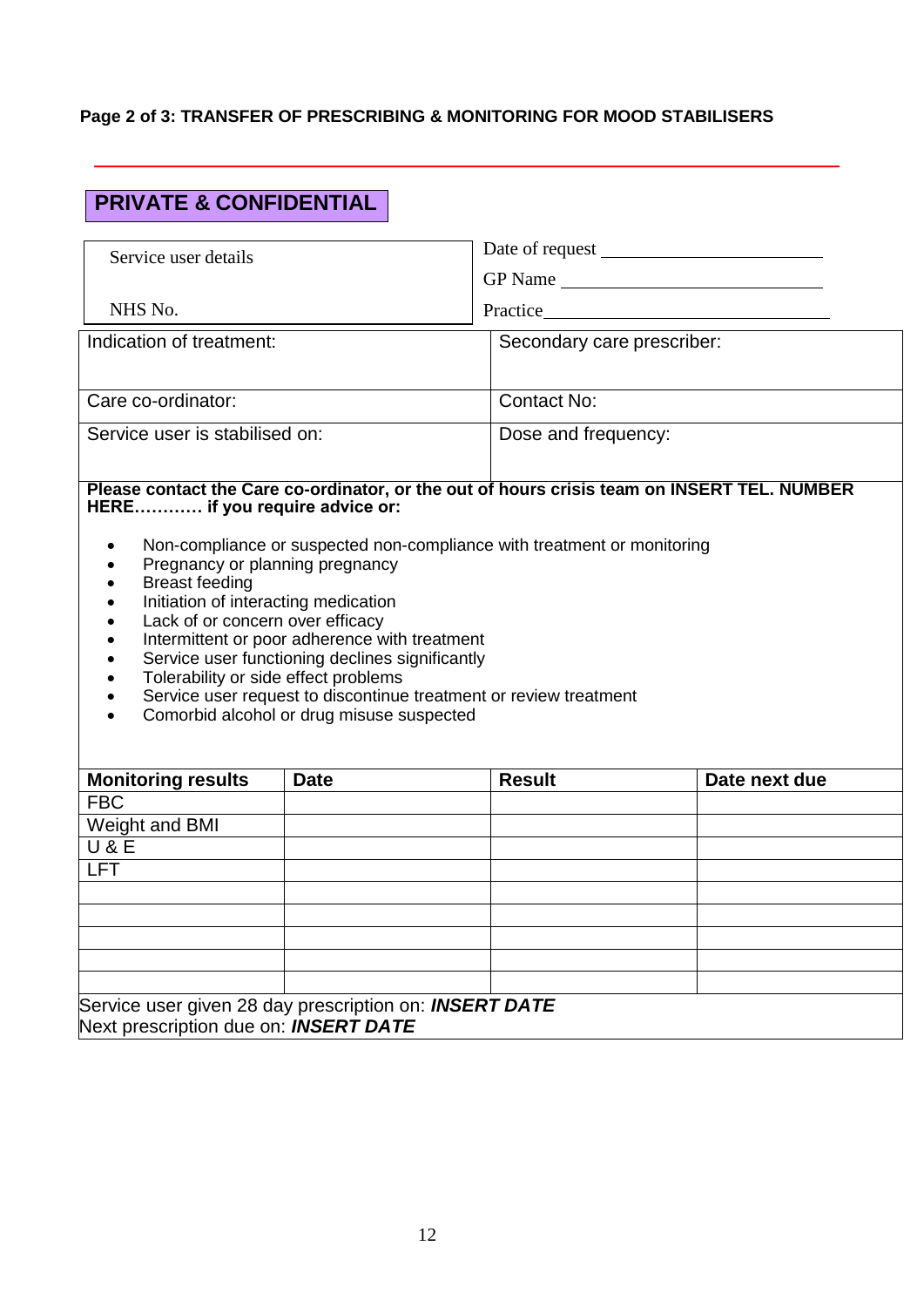Page 3 of 3: To be completed by the General Practitioner

| Service user details | Date of request<br><b>GP</b> Name |
|----------------------|-----------------------------------|
| NHS No.              | Practice                          |

- $\Box$  Yes. I agree to accept prescribing for this medication with this service user as set out in the 'Guideline for the prescribing and monitoring of anticonvulsants used as mood stabilisers in in adults'.
- $\Box$  I have concerns relating to the treatment or monitoring arrangements and would like to discuss these before accepting prescribing for this medication with this service user.
- $\Box$  No. I would not like to accept prescribing for this medication with service user as:

Even if you do not agree to accept prescribing please record that the service user has been initiated on the medication identified above within your clinical system.

Please sign and return within 14 days to:

**Email back notification of acceptance to : NAV.MHSinglePointofAccess@nhs.net**

**Name: Date: GP / On behalf of GP**

Please also attach a copy to the service user's notes